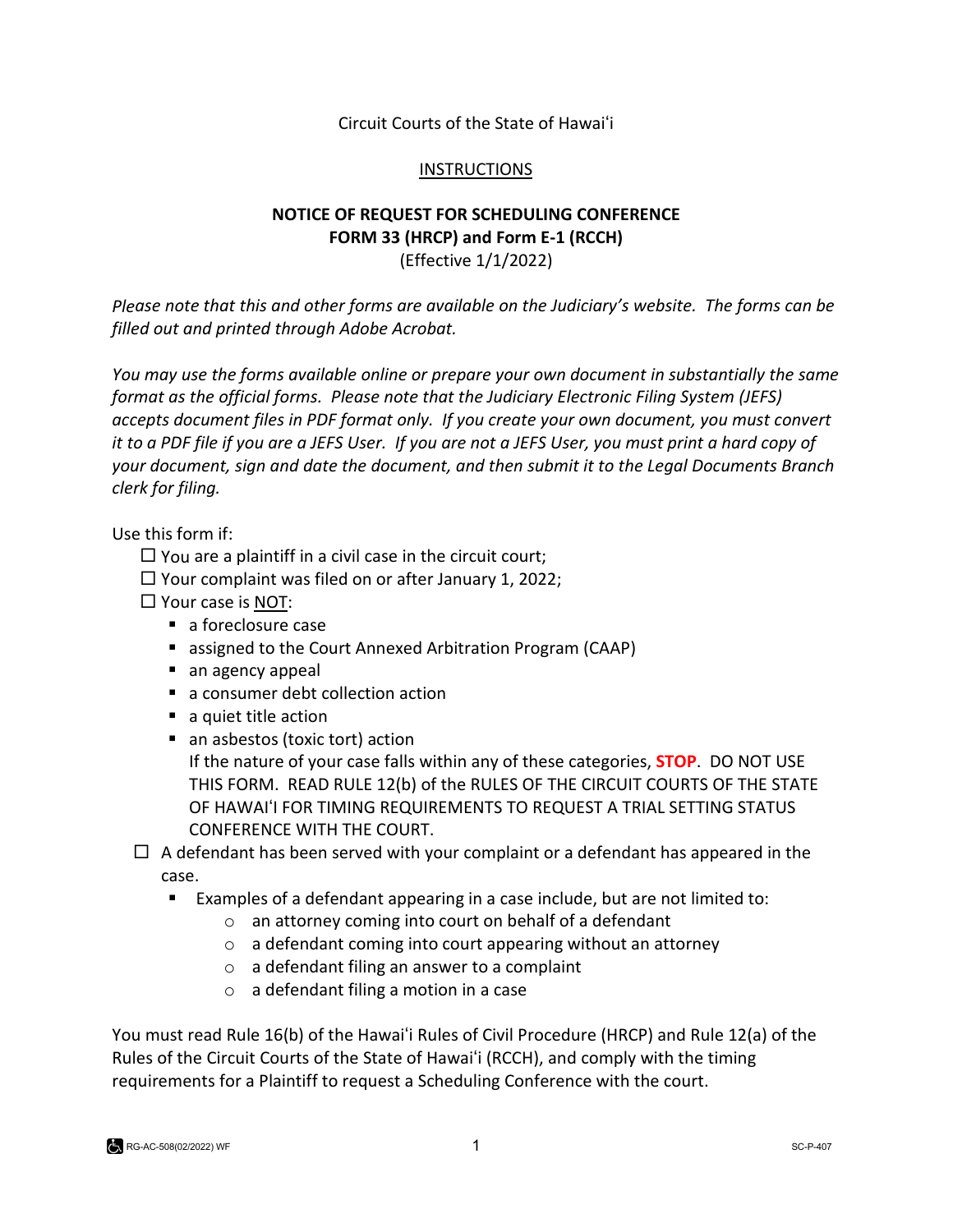- 1. Make sure to type or print in black ink only.
- 2. Print or type your name, address, telephone number, and email address in the top left corner. If you are not represented by an attorney, identify yourself as the Plaintiff under your address information. For example,

Jane Doe 123 Bishop Street Honolulu, Hawaiʻi 96813 (808)523-6789 janedoe@gmail.com Plaintiff

3. Fill in the name of the court and the number of the circuit in which your case is filed in the center of the page. "IN THE CIRCUIT COURT OF THE \_\_\_\_\_\_\_ CIRCUIT"

| First Circuit:  | O'ahu                      |
|-----------------|----------------------------|
| Second Circuit: | Maui, Moloka'i, and Lana'i |
| Third Circuit:  | Hawai'i                    |
| Fifth Circuit:  | Kaua'i                     |

The name of the court must be centered on the page and not less than 3 inches from the top.

- 4. Title of the case: The space to the left of the center of the page is the title of the case. You must fill in the names of all the parties in the complaint.
- 5. Civil No.: Print or type the civil number assigned to the case by the clerk when the complaint was filed.
- 6. Type or print the name of the judge assigned to your case.
- 7. Service of the complaint upon the defendant: You must put the date when the defendant was served with the complaint. If there is more than one defendant, then you must put the date when the first defendant was served with the complaint.

If a defendant has appeared in the case, you must also put the date when the defendant first appeared in the case.

If the defendant has been served with the complaint and the same or a different defendant has also appeared in the case, then check both boxes and fill in the dates, as applicable.

8. Requested date for the scheduling conference: The scheduling conference must take place before the court's deadline to issue a scheduling conference order, which is 90 days after a